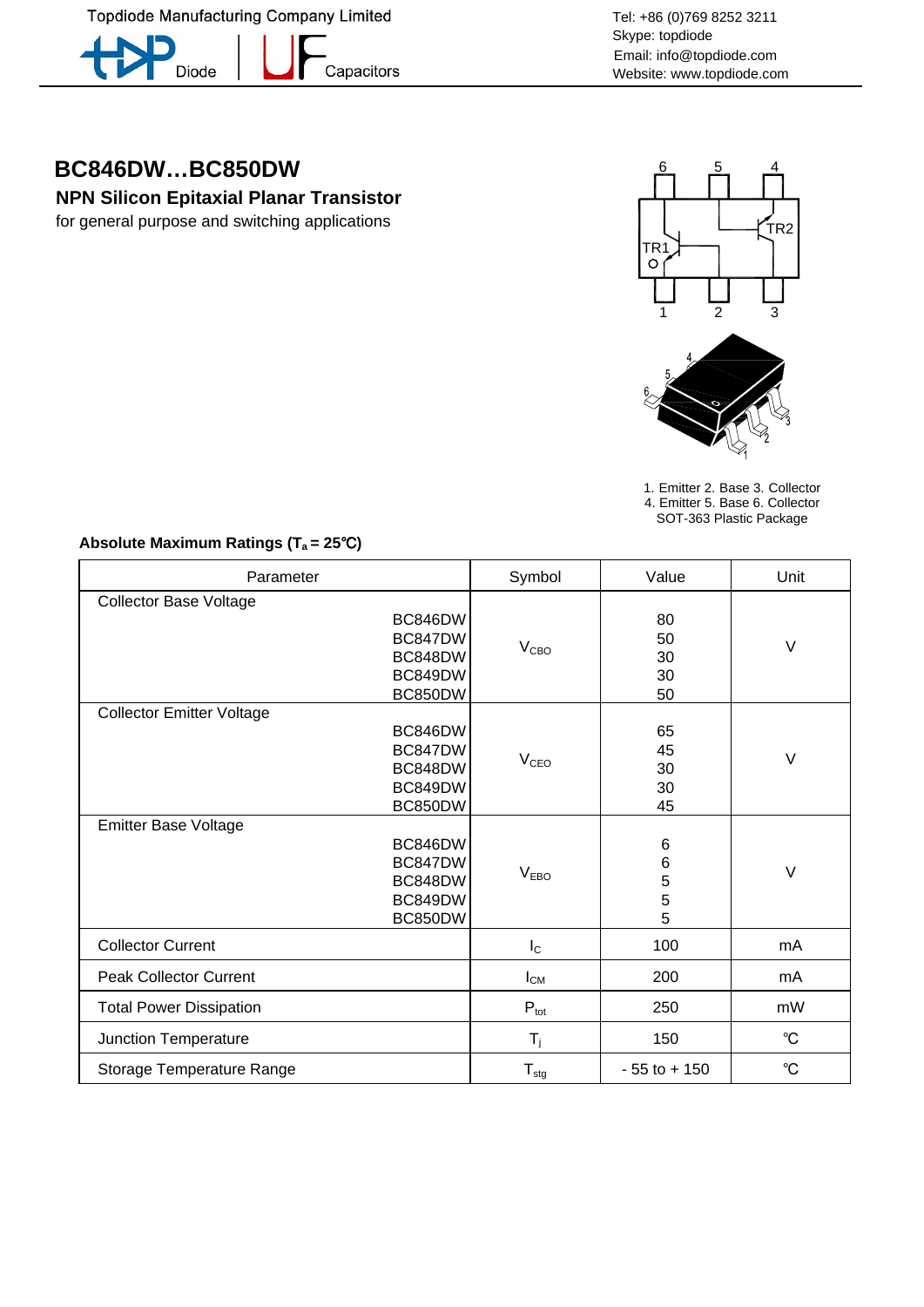**-**<br>Capacitors



## **BC846DW…BC850DW**

#### **Characteristics at Ta = 25**℃

| Parameter                                                                                                       |                                                             | Symbol                           | Min.                       | Max.              | Unit       |
|-----------------------------------------------------------------------------------------------------------------|-------------------------------------------------------------|----------------------------------|----------------------------|-------------------|------------|
| <b>DC Current Gain</b><br>at $V_{CE} = 5 V$ , $I_C = 2 mA$                                                      | BC846ADW~BC850ADW<br>BC846BDW~BC850BDW<br>BC846CDW~BC850CDW | $h_{FE}$<br>$h_{FE}$<br>$h_{FE}$ | 110<br>200<br>420          | 220<br>450<br>800 |            |
| <b>Collector Base Voltage</b><br>at $I_c = 10 \mu A$                                                            | BC846DW<br>BC847DW<br>BC848DW<br>BC849DW<br>BC850DW         | V <sub>CBO</sub>                 | 80<br>50<br>30<br>30<br>50 |                   | $\vee$     |
| <b>Collector Emitter Voltage</b><br>at $I_c = 10$ mA                                                            | BC846DW<br>BC847DW<br>BC848DW<br>BC849DW<br>BC850DW         | V <sub>CEO</sub>                 | 65<br>45<br>30<br>30<br>45 |                   | $\vee$     |
| <b>Emitter Base Voltage</b><br>at $I_E = 1 \mu A$                                                               | BC846DW<br>BC847DW<br>BC848DW<br>BC849DW<br>BC850DW         | V <sub>EBO</sub>                 | 6<br>$\,6$<br>5<br>5<br>5  |                   | $\vee$     |
| <b>Collector Base Cutoff Current</b><br>at $V_{CB} = 30 V$                                                      |                                                             | I <sub>CBO</sub>                 |                            | 15                | nA         |
| <b>Emitter Base Cutoff Current</b><br>at $V_{EB} = 5 V$                                                         |                                                             | $I_{EBO}$                        |                            | 100               | nA         |
| <b>Collector Emitter Saturation Voltage</b><br>at $I_C = 10$ mA, $I_B = 0.5$ mA<br>$I_c = 100$ mA, $I_B = 5$ mA |                                                             | $V_{CE(sat)}$                    |                            | 0.25<br>0.6       | $\vee$     |
| <b>Base Emitter Voltage</b><br>at $V_{CE} = 5 V$ , $I_C = 2 mA$<br>at $V_{CE} = 5 V$ , $I_C = 10 mA$            |                                                             | $V_{BE}$                         | 0.58                       | 0.7<br>0.77       | $\vee$     |
| <b>Transition Frequency</b><br>at $V_{CE} = 5 V$ , $I_C = 10$ mA, $f = 100$ MHz                                 |                                                             | $f_T$                            | 100                        | $\blacksquare$    | <b>MHz</b> |
| <b>Collector Output Capacitance</b><br>at $V_{CB} = 10 V$ , $I_E = 0$ , $f = 1 MHz$                             |                                                             | $C_{ob}$                         |                            | 4.5               | pF         |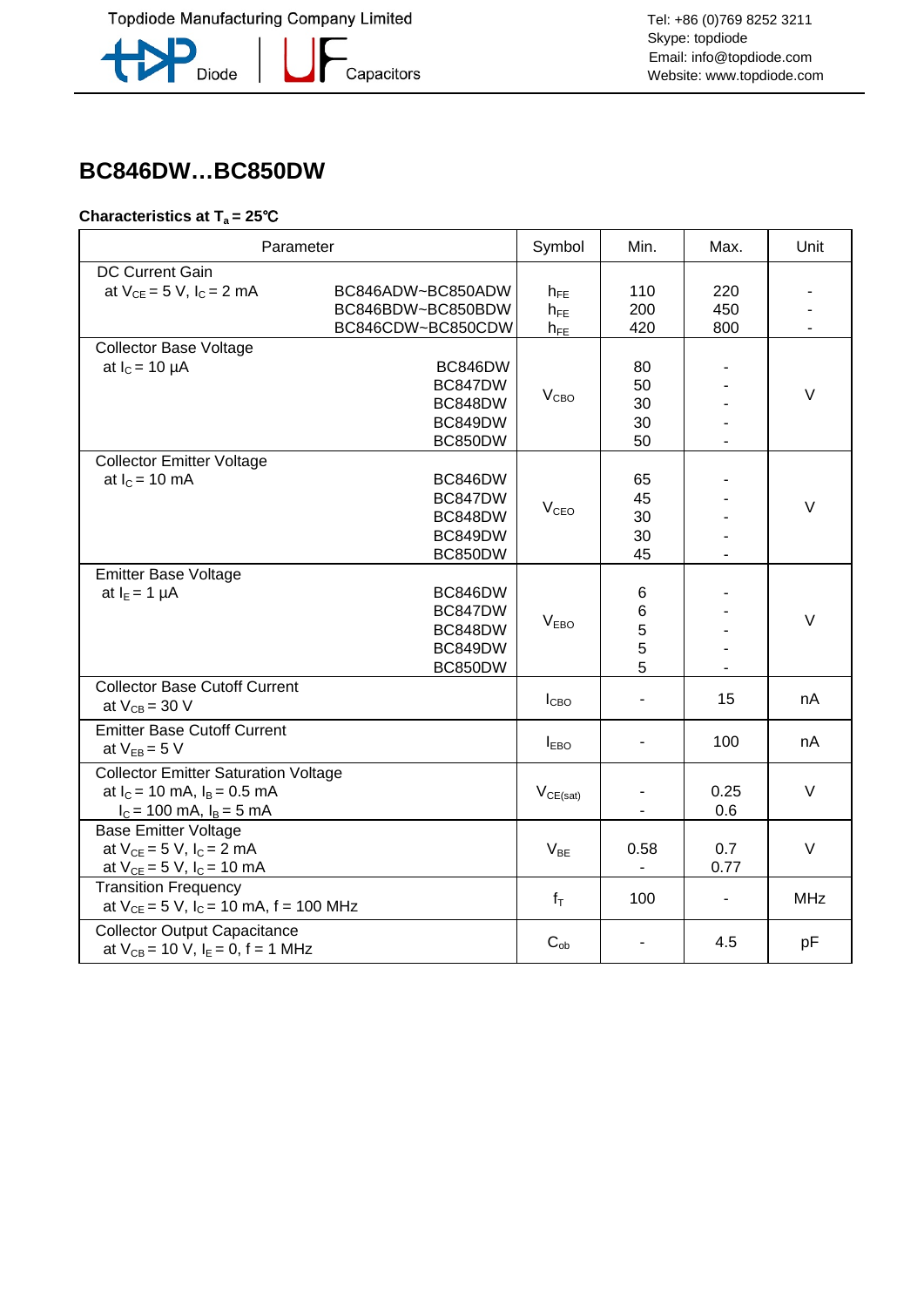**Topdiode Manufacturing Company Limited** 



Tel: +86 (0)769 8252 3211 Skype: topdiode Email: info@topdiode.com Website: www.topdiode.com

### **BC846DW…BC850DW**